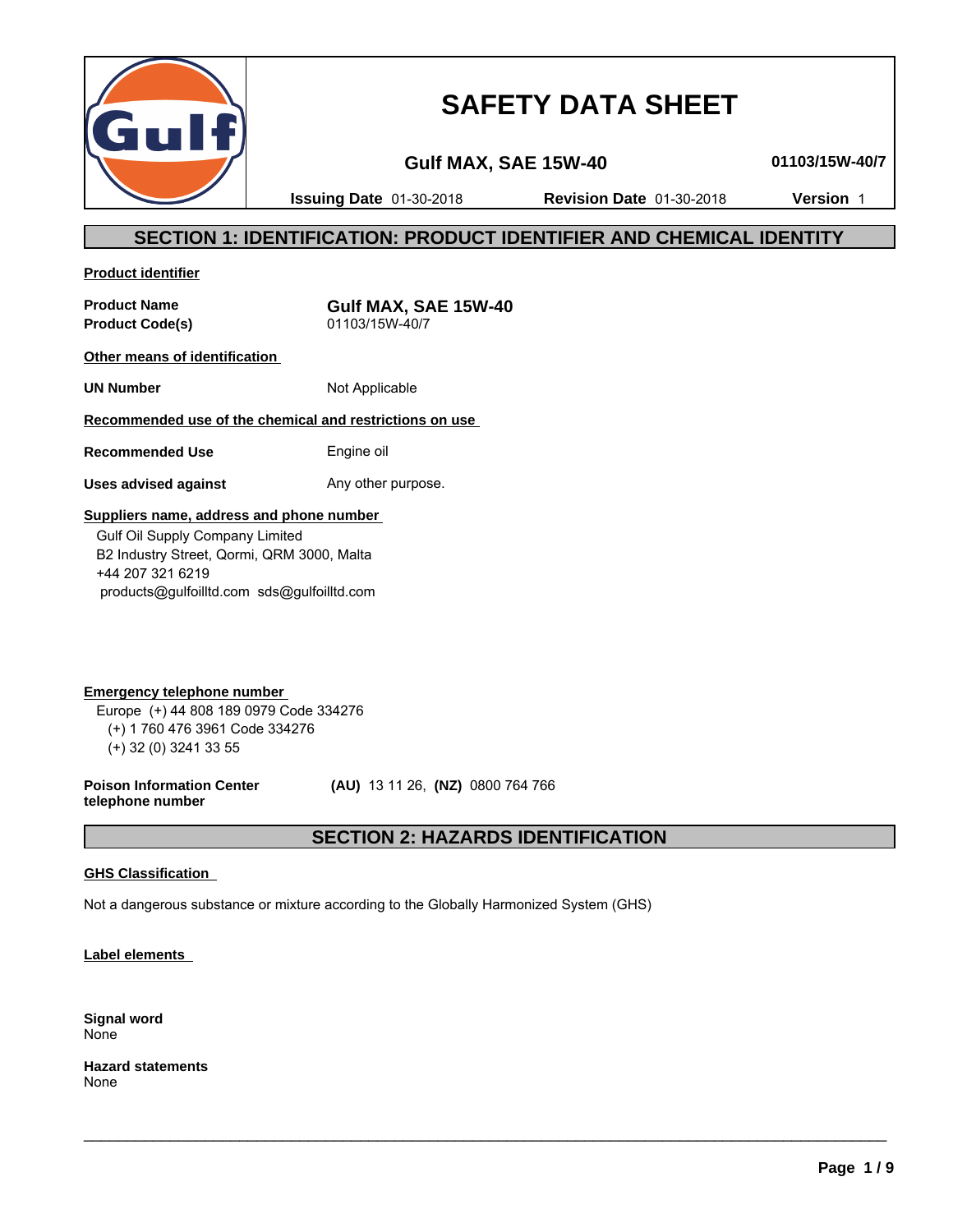#### **Precautionary Statements** None

#### **Other hazards**

Causes mild skin irritation

# **SECTION 3: COMPOSITION/INFORMATION ON INGREDIENTS**

 $\_$  ,  $\_$  ,  $\_$  ,  $\_$  ,  $\_$  ,  $\_$  ,  $\_$  ,  $\_$  ,  $\_$  ,  $\_$  ,  $\_$  ,  $\_$  ,  $\_$  ,  $\_$  ,  $\_$  ,  $\_$  ,  $\_$  ,  $\_$  ,  $\_$  ,  $\_$  ,  $\_$  ,  $\_$  ,  $\_$  ,  $\_$  ,  $\_$  ,  $\_$  ,  $\_$  ,  $\_$  ,  $\_$  ,  $\_$  ,  $\_$  ,  $\_$  ,  $\_$  ,  $\_$  ,  $\_$  ,  $\_$  ,  $\_$  ,

This product is a mixture. Health hazard information is based on its ingredients

| ----<br>name<br>Chen<br>шсаг                                           | , Nc | <b>n</b>                  |  |
|------------------------------------------------------------------------|------|---------------------------|--|
| $>$ 20.5 cSt @40°C)<br>.<br>refined base<br>oil (Viscosity ؛<br>Hiahlv |      | 100%<br>60%<br>$v_{\ell}$ |  |

#### **Additional information**

Product containing mineral oil with less than 3% DMSO extract as measured by IP 346

See Section 15 for additional information on base oils.

The remaining composition is a mixture of non-classified ingredients or additives below the threshold for disclosure

# **SECTION 4: FIRST AID MEASURES**

#### **Description of first-aid measures**

| <b>General advice</b>                                                  | If symptoms persist, call a physician.                                                                      |
|------------------------------------------------------------------------|-------------------------------------------------------------------------------------------------------------|
| <b>Inhalation</b>                                                      | Move to fresh air.                                                                                          |
| <b>Skin contact</b>                                                    | Wash off immediately with soap and plenty of water. Remove and wash contaminated<br>clothing before re-use. |
| Eye contact                                                            | Rinse thoroughly with plenty of water, also under the eyelids. Keep eye wide open while<br>rinsing.         |
| <b>Ingestion</b>                                                       | Clean mouth with water. Drink plenty of water. Do not induce vomiting without medical<br>advice.            |
| <b>Protection of First-aiders</b>                                      | Use personal protective equipment.                                                                          |
| Most important symptoms and effects, both acute and delayed            |                                                                                                             |
| <b>Main Symptoms</b>                                                   | None                                                                                                        |
| Indication of immediate medical attention and special treatment needed |                                                                                                             |

**Notes to physician** Treat symptomatically.

### **SECTION 5: FIRE FIGHTING MEASURES**

#### **Extinguishing media**

#### **Suitable Extinguishing Media**

Use extinguishing measures that are appropriate to local circumstances and the surrounding environment:, Use CO2, dry chemical, or foam, Water spray or fog, Cool containers / tanks with water spray

 $\_$  ,  $\_$  ,  $\_$  ,  $\_$  ,  $\_$  ,  $\_$  ,  $\_$  ,  $\_$  ,  $\_$  ,  $\_$  ,  $\_$  ,  $\_$  ,  $\_$  ,  $\_$  ,  $\_$  ,  $\_$  ,  $\_$  ,  $\_$  ,  $\_$  ,  $\_$  ,  $\_$  ,  $\_$  ,  $\_$  ,  $\_$  ,  $\_$  ,  $\_$  ,  $\_$  ,  $\_$  ,  $\_$  ,  $\_$  ,  $\_$  ,  $\_$  ,  $\_$  ,  $\_$  ,  $\_$  ,  $\_$  ,  $\_$  ,

### **Extinguishing media which shall not be used for safety reasons**

Do not use a solid water stream as it may scatter and spread fire

#### **Specific hazards arising from the chemical**

Thermal decomposition can lead to release of irritating gases and vapors. Carbon monoxide, carbon dioxide and unburned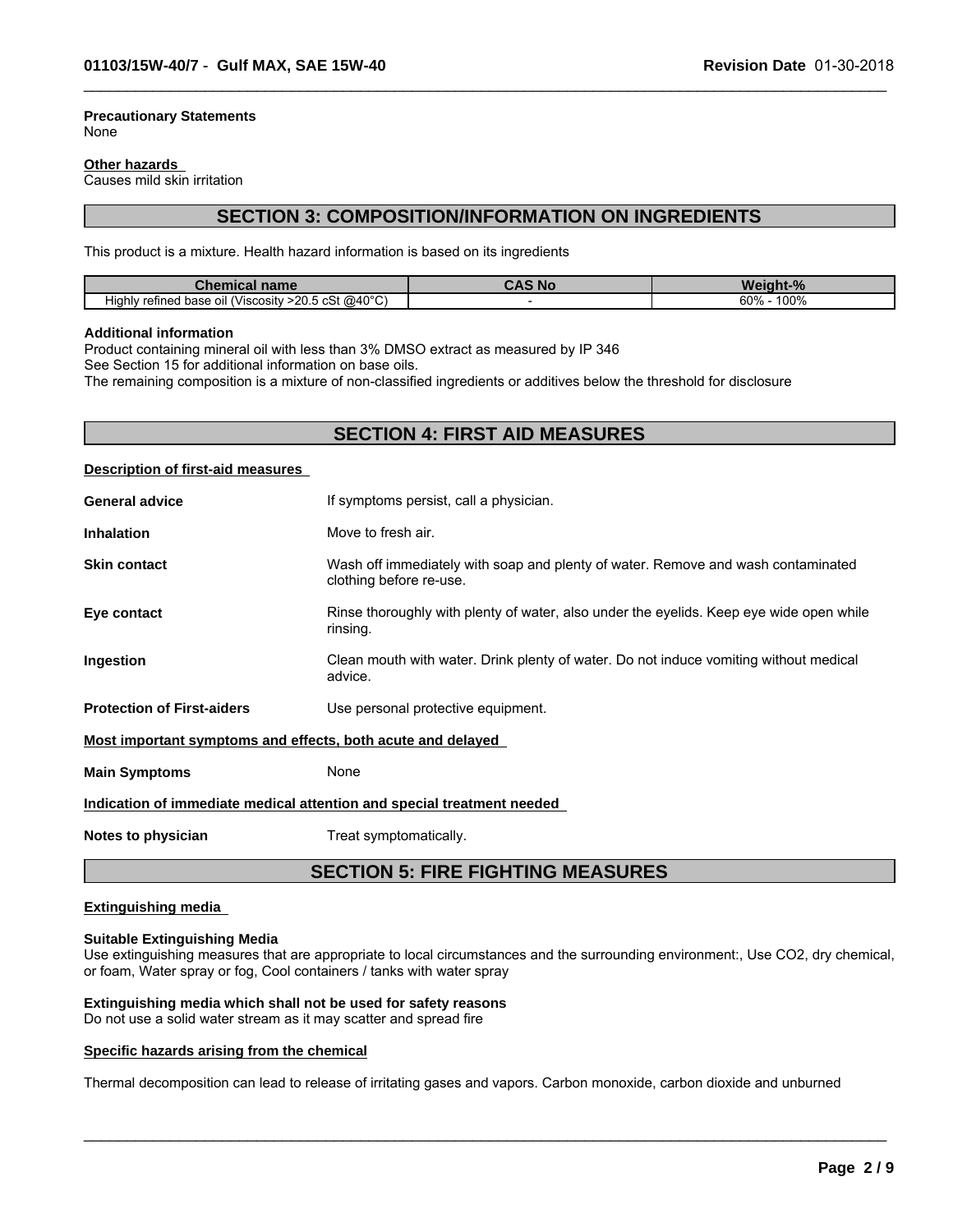hydrocarbons (smoke). In the event of fire and/or explosion do not breathe fumes. This material creates a fire hazard because it floats on water. Combustible material.

 $\_$  ,  $\_$  ,  $\_$  ,  $\_$  ,  $\_$  ,  $\_$  ,  $\_$  ,  $\_$  ,  $\_$  ,  $\_$  ,  $\_$  ,  $\_$  ,  $\_$  ,  $\_$  ,  $\_$  ,  $\_$  ,  $\_$  ,  $\_$  ,  $\_$  ,  $\_$  ,  $\_$  ,  $\_$  ,  $\_$  ,  $\_$  ,  $\_$  ,  $\_$  ,  $\_$  ,  $\_$  ,  $\_$  ,  $\_$  ,  $\_$  ,  $\_$  ,  $\_$  ,  $\_$  ,  $\_$  ,  $\_$  ,  $\_$  ,

#### **Hazardous decomposition products**

Incomplete combustion and thermolysis produces potentially toxic gases such as carbon monoxide and carbon dioxide

#### **Advice for firefighters**

#### **Special protective equipment for fire-fighters**

As in any fire, wear self-contained breathing apparatus pressure-demand, MSHA/NIOSH (approved or equivalent) and full protective gear

# **SECTION 6: ACCIDENTAL RELEASE MEASURES**

#### **Personal precautions, protective equipment and emergency procedures**

Remove all sources of ignition. Ensure adequate ventilation.

**Advice for non-emergency personnel** Material can create slippery conditions.

**Advice for emergency responders** For personal protection see section 8.

#### **Environmental precautions**

Prevent further leakage or spillage if safe to do so. Do not flush into surface water or sanitary sewer system.

#### **Methods and materials for containment and cleaning up**

Soak up with inert absorbent material (e.g. sand, silica gel, acid binder, universal binder, sawdust). Dike to collect large liquid spills.

#### **Reference to other sections**

See Section 8/12/13 for additional information

# **SECTION 7: HANDLING AND STORAGE**

#### **Precautions for safe handling**

Ensure adequate ventilation. Do not eat, drink or smoke when using this product. Handle in accordance with good industrial hygiene and safety practice.

### **Conditions for safe storage, including any incompatibilities**

#### **Technical measures/Storage conditions**

Keep containers tightly closed in a dry, cool and well-ventilated place. Keep away from open flames, hot surfaces and sources of ignition. Keep container tightly closed in a dry and well-ventilated place.

**Incompatible materials** Oxidizing agent

**Recommended Use** Engine oil

# **SECTION 8: EXPOSURE CONTROLS/PERSONAL PROTECTION**

#### **Control parameters**

#### **Exposure Limits**

| <b>coosure</b><br>Biological<br>ralıa<br><b>NAV</b><br>,,,,,,,,<br>,,,,,<br>⊸ner<br>name<br>-adidi iv<br>эюнь. |
|----------------------------------------------------------------------------------------------------------------|
|----------------------------------------------------------------------------------------------------------------|

 $\_$  ,  $\_$  ,  $\_$  ,  $\_$  ,  $\_$  ,  $\_$  ,  $\_$  ,  $\_$  ,  $\_$  ,  $\_$  ,  $\_$  ,  $\_$  ,  $\_$  ,  $\_$  ,  $\_$  ,  $\_$  ,  $\_$  ,  $\_$  ,  $\_$  ,  $\_$  ,  $\_$  ,  $\_$  ,  $\_$  ,  $\_$  ,  $\_$  ,  $\_$  ,  $\_$  ,  $\_$  ,  $\_$  ,  $\_$  ,  $\_$  ,  $\_$  ,  $\_$  ,  $\_$  ,  $\_$  ,  $\_$  ,  $\_$  ,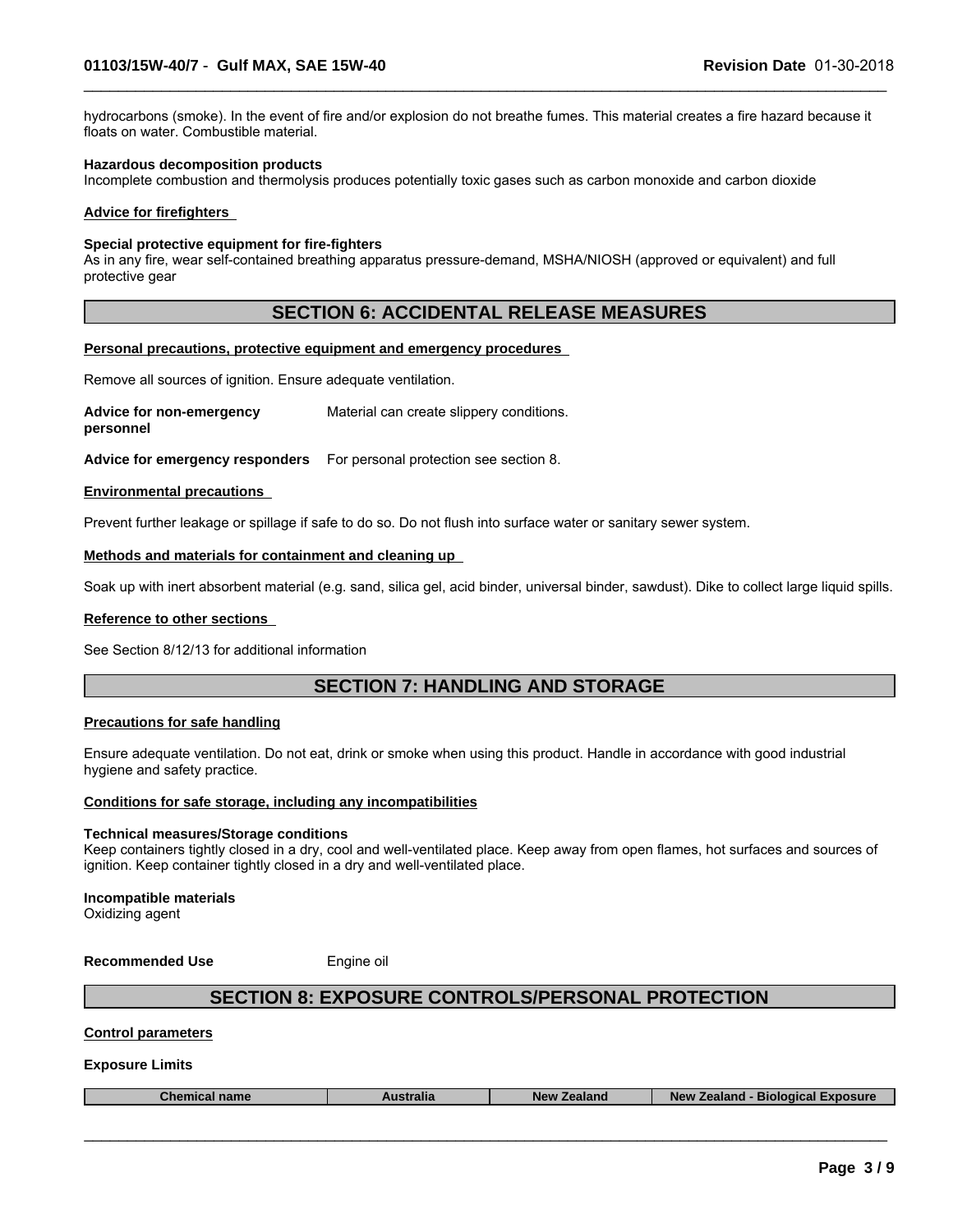|                                               |                            | Indices (BEI) |
|-----------------------------------------------|----------------------------|---------------|
| Highly refined base oil (Viscosity >20.5 cSt) | TWA: $5 \text{ mg/m}^3$    |               |
| @40 $^{\circ}$ C)                             | STEL: 10 mg/m <sup>3</sup> |               |

 $\_$  ,  $\_$  ,  $\_$  ,  $\_$  ,  $\_$  ,  $\_$  ,  $\_$  ,  $\_$  ,  $\_$  ,  $\_$  ,  $\_$  ,  $\_$  ,  $\_$  ,  $\_$  ,  $\_$  ,  $\_$  ,  $\_$  ,  $\_$  ,  $\_$  ,  $\_$  ,  $\_$  ,  $\_$  ,  $\_$  ,  $\_$  ,  $\_$  ,  $\_$  ,  $\_$  ,  $\_$  ,  $\_$  ,  $\_$  ,  $\_$  ,  $\_$  ,  $\_$  ,  $\_$  ,  $\_$  ,  $\_$  ,  $\_$  ,

*Australia - Workplace Exposure Standards for Airborne Contaminants. New Zealand - Workplace Exposure Standards and Biological Exposure Indices.*

#### **Appropriate engineering controls**

| <b>Engineering controls</b>                               | Ensure adequate ventilation, especially in confined areas.                                                                                                                                                                                                                                   |  |  |
|-----------------------------------------------------------|----------------------------------------------------------------------------------------------------------------------------------------------------------------------------------------------------------------------------------------------------------------------------------------------|--|--|
|                                                           | Individual protection measures, such as personal protective equipment                                                                                                                                                                                                                        |  |  |
| Eye/face protection<br>Skin and body protection           | Safety glasses with side-shields.<br>Long sleeved clothing. Apron. Impervious gloves.                                                                                                                                                                                                        |  |  |
| <b>Hand Protection</b>                                    | Protective gloves. Please observe the instructions regarding permeability and breakthrough<br>time which are provided by the supplier of the gloves. Also take into consideration the<br>specific local conditions under which the product is used, such as the danger of cuts.<br>abrasion. |  |  |
| <b>Respiratory protection</b>                             | No special protective equipment required. In case of mist, spray or aerosol exposure wear<br>suitable personal respiratory protection and protective suit.                                                                                                                                   |  |  |
| <b>Hygiene measures</b>                                   | Regular cleaning of equipment, work area and clothing is recommended.                                                                                                                                                                                                                        |  |  |
| <b>Environmental Exposure Controls</b><br>Thermal hazards | No special environmental precautions required.<br>None under normal use conditions                                                                                                                                                                                                           |  |  |

# **SECTION 9: PHYSICAL AND CHEMICAL PROPERTIES**

 $\_$  ,  $\_$  ,  $\_$  ,  $\_$  ,  $\_$  ,  $\_$  ,  $\_$  ,  $\_$  ,  $\_$  ,  $\_$  ,  $\_$  ,  $\_$  ,  $\_$  ,  $\_$  ,  $\_$  ,  $\_$  ,  $\_$  ,  $\_$  ,  $\_$  ,  $\_$  ,  $\_$  ,  $\_$  ,  $\_$  ,  $\_$  ,  $\_$  ,  $\_$  ,  $\_$  ,  $\_$  ,  $\_$  ,  $\_$  ,  $\_$  ,  $\_$  ,  $\_$  ,  $\_$  ,  $\_$  ,  $\_$  ,  $\_$  ,

#### **Information on basic physical and chemical properties**

| <b>Physical state</b><br>Odor                                                                                                                                                                                                                                             | liquid<br>Hydrocarbon-like                                                                                                                                                     | Appearance<br><b>Odor threshold</b> | clear amber<br>Not Determined |
|---------------------------------------------------------------------------------------------------------------------------------------------------------------------------------------------------------------------------------------------------------------------------|--------------------------------------------------------------------------------------------------------------------------------------------------------------------------------|-------------------------------------|-------------------------------|
| Property<br>рH<br>Melting point / freezing point                                                                                                                                                                                                                          | Values<br>Not Determined<br>Not Determined                                                                                                                                     | Remarks                             |                               |
| Boiling point / boiling range<br><b>Flash point</b><br><b>Evaporation rate</b><br>Flammability (solid, gas)                                                                                                                                                               | Not Determined<br>234 °C / 453 °F<br>Not Determined<br>Not Determined                                                                                                          | ASTM D 92                           |                               |
| <b>Flammability Limit in Air</b><br><b>Upper flammability limit:</b><br>Lower flammability limit:                                                                                                                                                                         | Not Determined<br>Not Determined                                                                                                                                               |                                     |                               |
| Vapor pressure<br>Vapor density<br><b>Relative density</b><br>Solubility(ies)<br><b>Partition coefficient</b><br><b>Autoignition temperature</b><br><b>Decomposition temperature</b><br>Kinematic viscosity<br><b>Explosive properties</b><br><b>Oxidizing Properties</b> | Not Determined<br>Not Determined<br>0.8488<br>Insoluble in water<br>Not Determined<br>Not Determined<br>Not Determined<br>53.4 cSt @ 40 °C<br>Not applicable<br>Not applicable | @15°C<br>ASTM D445                  |                               |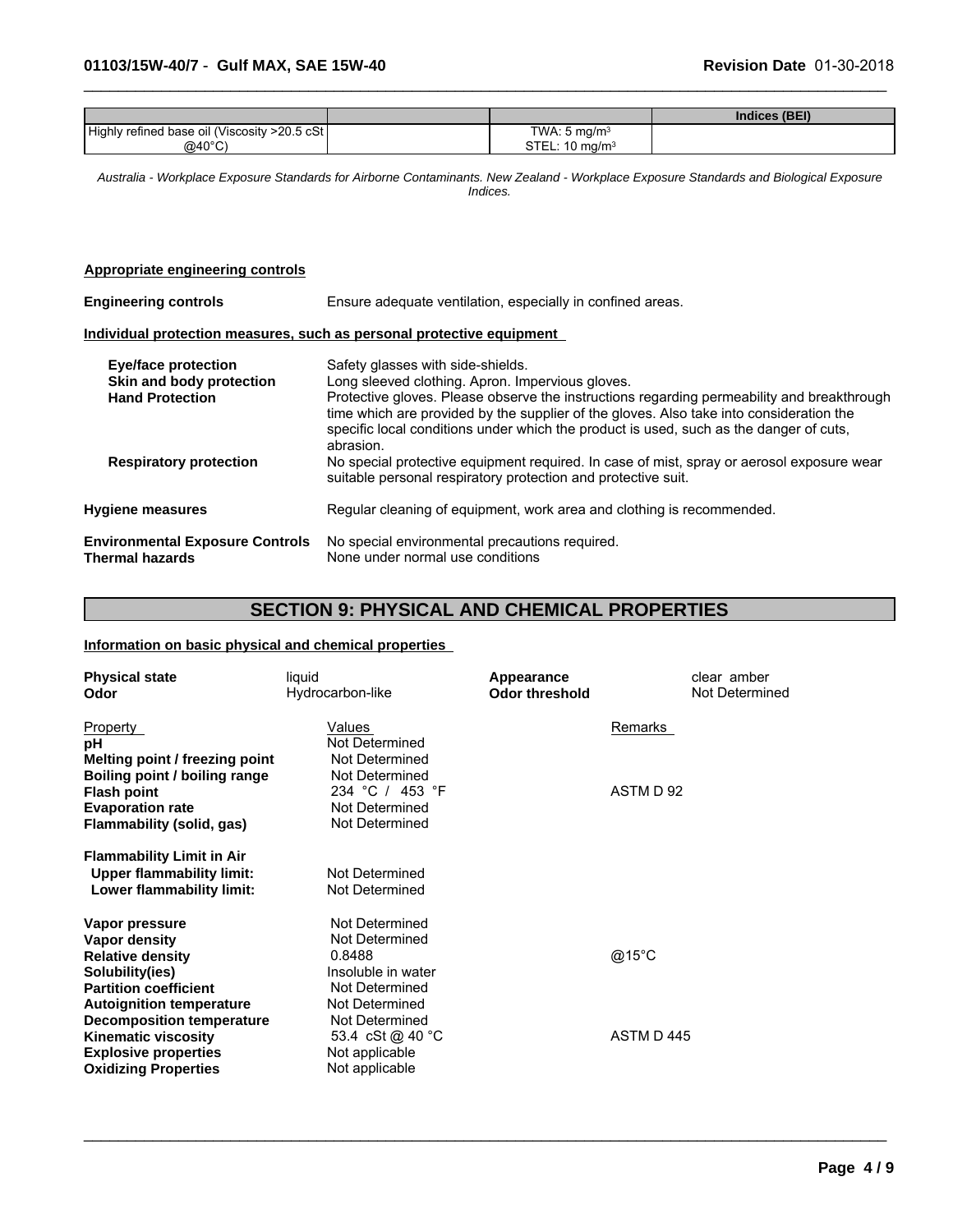#### **Other Information**

| Viscosity, kinematic (100°C) | 9.8 cSt @ 100 °C    | ASTM D 445 |  |
|------------------------------|---------------------|------------|--|
| <b>Pour Point</b>            | $-39$ °C / $-38$ °F | ASTM D 97  |  |
| VOC Content (ASTM E-1868-10) | Not Determined      |            |  |
| VOC content                  | Not Determined      |            |  |

 $\_$  ,  $\_$  ,  $\_$  ,  $\_$  ,  $\_$  ,  $\_$  ,  $\_$  ,  $\_$  ,  $\_$  ,  $\_$  ,  $\_$  ,  $\_$  ,  $\_$  ,  $\_$  ,  $\_$  ,  $\_$  ,  $\_$  ,  $\_$  ,  $\_$  ,  $\_$  ,  $\_$  ,  $\_$  ,  $\_$  ,  $\_$  ,  $\_$  ,  $\_$  ,  $\_$  ,  $\_$  ,  $\_$  ,  $\_$  ,  $\_$  ,  $\_$  ,  $\_$  ,  $\_$  ,  $\_$  ,  $\_$  ,  $\_$  ,

# **SECTION 10: STABILITY AND REACTIVITY**

#### **Reactivity**

None under normal use conditions

#### **Chemical stability**

Stable under normal conditions

#### **Possibility of hazardous reactions**

None under normal use conditions

#### **Conditions to avoid**

Keep away from open flames, hot surfaces and sources of ignition, Extremes of temperature and direct sunlight

#### **Incompatible materials**

Oxidizing agent

#### **Hazardous decomposition products**

Incomplete combustion and thermolysis produces potentially toxic gases such as carbon monoxide and carbon dioxide.

# **SECTION 11: TOXICOLOGICAL INFORMATION**

 $\_$  ,  $\_$  ,  $\_$  ,  $\_$  ,  $\_$  ,  $\_$  ,  $\_$  ,  $\_$  ,  $\_$  ,  $\_$  ,  $\_$  ,  $\_$  ,  $\_$  ,  $\_$  ,  $\_$  ,  $\_$  ,  $\_$  ,  $\_$  ,  $\_$  ,  $\_$  ,  $\_$  ,  $\_$  ,  $\_$  ,  $\_$  ,  $\_$  ,  $\_$  ,  $\_$  ,  $\_$  ,  $\_$  ,  $\_$  ,  $\_$  ,  $\_$  ,  $\_$  ,  $\_$  ,  $\_$  ,  $\_$  ,  $\_$  ,

#### **Information on the likely routes of exposure**

#### **Product Information - Principle Routes of Exposure**

| Inhalation   | None known           |
|--------------|----------------------|
| Eye contact  | None known           |
| Skin contact | Mild skin irritation |
| Ingestion    | None known           |

#### **Numerical measures of toxicity - Product Information**

| ATEmix (oral)          | >2000 mg/kg |
|------------------------|-------------|
| <b>ATEmix (dermal)</b> | >2000 mg/kg |

#### **Acute toxicity - Product Information**

Product does not present an acute toxicity hazard based on known or supplied information.

#### **Acute toxicity - Component Information**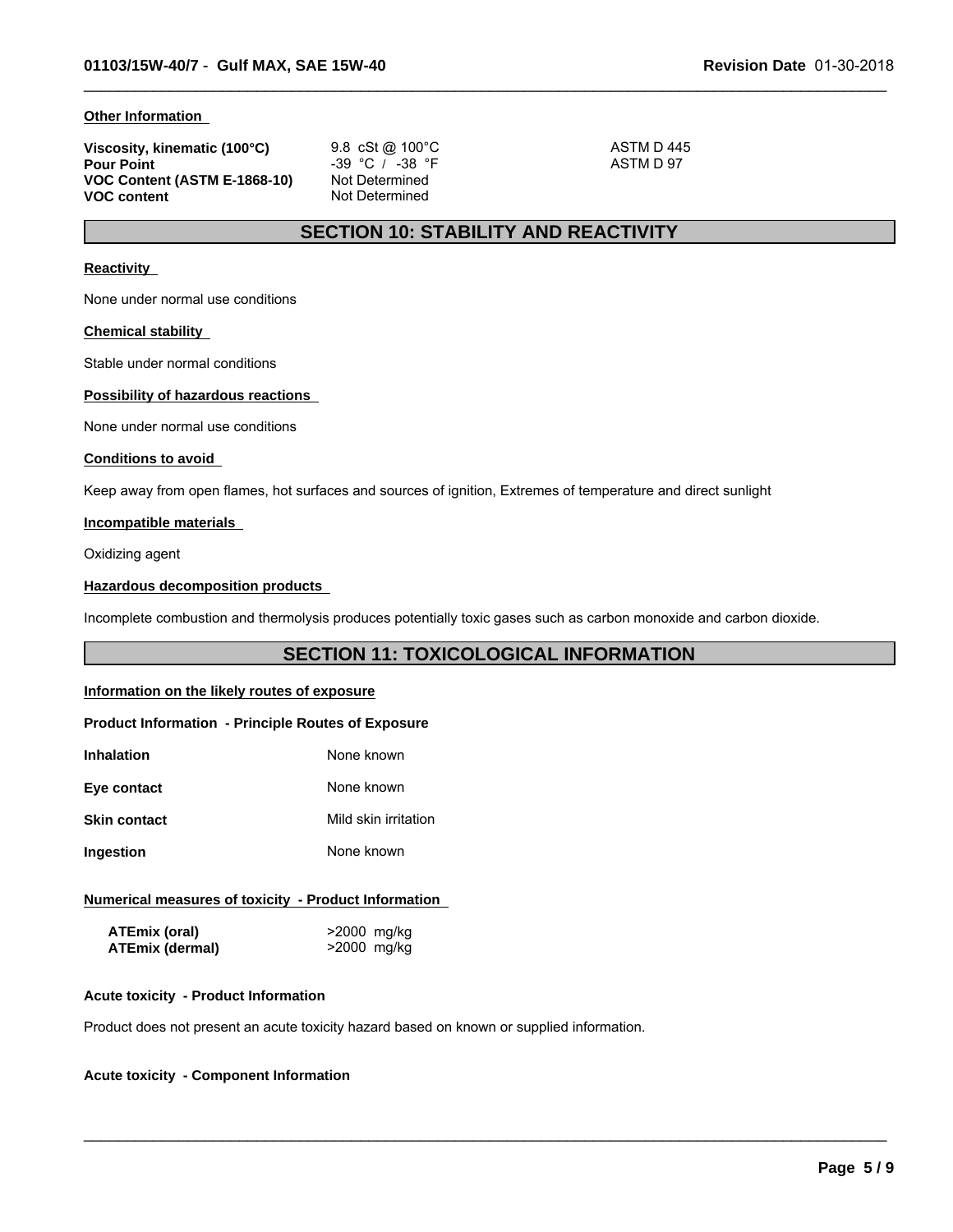| <b>Chemical name</b>               | Oral LD50   | <b>Dermal LD50</b> | <b>Inhalation LC50</b> |
|------------------------------------|-------------|--------------------|------------------------|
| Highly refined base oil (Viscosity | >2000 mg/kg | 2000 mg/kg         |                        |
| >20.5 cSt @40°C)                   |             |                    |                        |

 $\_$  ,  $\_$  ,  $\_$  ,  $\_$  ,  $\_$  ,  $\_$  ,  $\_$  ,  $\_$  ,  $\_$  ,  $\_$  ,  $\_$  ,  $\_$  ,  $\_$  ,  $\_$  ,  $\_$  ,  $\_$  ,  $\_$  ,  $\_$  ,  $\_$  ,  $\_$  ,  $\_$  ,  $\_$  ,  $\_$  ,  $\_$  ,  $\_$  ,  $\_$  ,  $\_$  ,  $\_$  ,  $\_$  ,  $\_$  ,  $\_$  ,  $\_$  ,  $\_$  ,  $\_$  ,  $\_$  ,  $\_$  ,  $\_$  ,

#### **Delayed and immediate effects as well as chronic effects from short and long-term exposure**

| <b>Skin corrosion/irritation</b>                                                      | Mild skin irritant. Based on available data, the classification criteria are not met.                                                  |
|---------------------------------------------------------------------------------------|----------------------------------------------------------------------------------------------------------------------------------------|
| Serious eye damage/eye irritation                                                     | Based on available data, the classification criteria are not met.                                                                      |
| <b>Sensitization</b><br><b>Respiratory Sensitization</b><br><b>Skin sensitization</b> | Based on available data, the classification criteria are not met.<br>Based on available data, the classification criteria are not met. |
| Germ cell mutagenicity                                                                | Based on available data, the classification criteria are not met.                                                                      |
| Carcinogenicity                                                                       | Based on available data, the classification criteria are not met.                                                                      |
| <b>Reproductive toxicity</b>                                                          | Based on available data, the classification criteria are not met.                                                                      |
| Specific target organ systemic<br>toxicity (single exposure)                          | Based on available data, the classification criteria are not met                                                                       |
| Specific target organ systemic<br>toxicity (repeated exposure)                        | Based on available data, the classification criteria are not met                                                                       |
| <b>Aspiration hazard</b>                                                              | Based on available data, the classification criteria are not met.                                                                      |
| <b>Exposure levels</b>                                                                | See section 8 for more information                                                                                                     |
| Interactive effects                                                                   | None known                                                                                                                             |

# **SECTION 12: ECOLOGICAL INFORMATION**

#### **Toxicity**

No special environmental measures are necessary

| <b>Chemical name</b>                                   | Algae/aguatic plants | <b>Fish</b>     | <b>Toxicity to</b><br>microorganisms | Crustacea       |
|--------------------------------------------------------|----------------------|-----------------|--------------------------------------|-----------------|
| Highly refined base oil<br> Viscosity > 20.5 cSt @40°C | $>100:72 h$ mg/L     | >100: 96 h mg/L |                                      | >100: 48 h mg/L |

 $\_$  ,  $\_$  ,  $\_$  ,  $\_$  ,  $\_$  ,  $\_$  ,  $\_$  ,  $\_$  ,  $\_$  ,  $\_$  ,  $\_$  ,  $\_$  ,  $\_$  ,  $\_$  ,  $\_$  ,  $\_$  ,  $\_$  ,  $\_$  ,  $\_$  ,  $\_$  ,  $\_$  ,  $\_$  ,  $\_$  ,  $\_$  ,  $\_$  ,  $\_$  ,  $\_$  ,  $\_$  ,  $\_$  ,  $\_$  ,  $\_$  ,  $\_$  ,  $\_$  ,  $\_$  ,  $\_$  ,  $\_$  ,  $\_$  ,

#### **Persistence and degradability**

The product is not readily biodegradable, but it can be degraded by micro-organisms, it is regarded as being inherently biodegradable.

#### **Bioaccumulative potential**

No information available

#### **Mobility**

The product is insoluble and floats on water

#### **Other adverse effects**

None known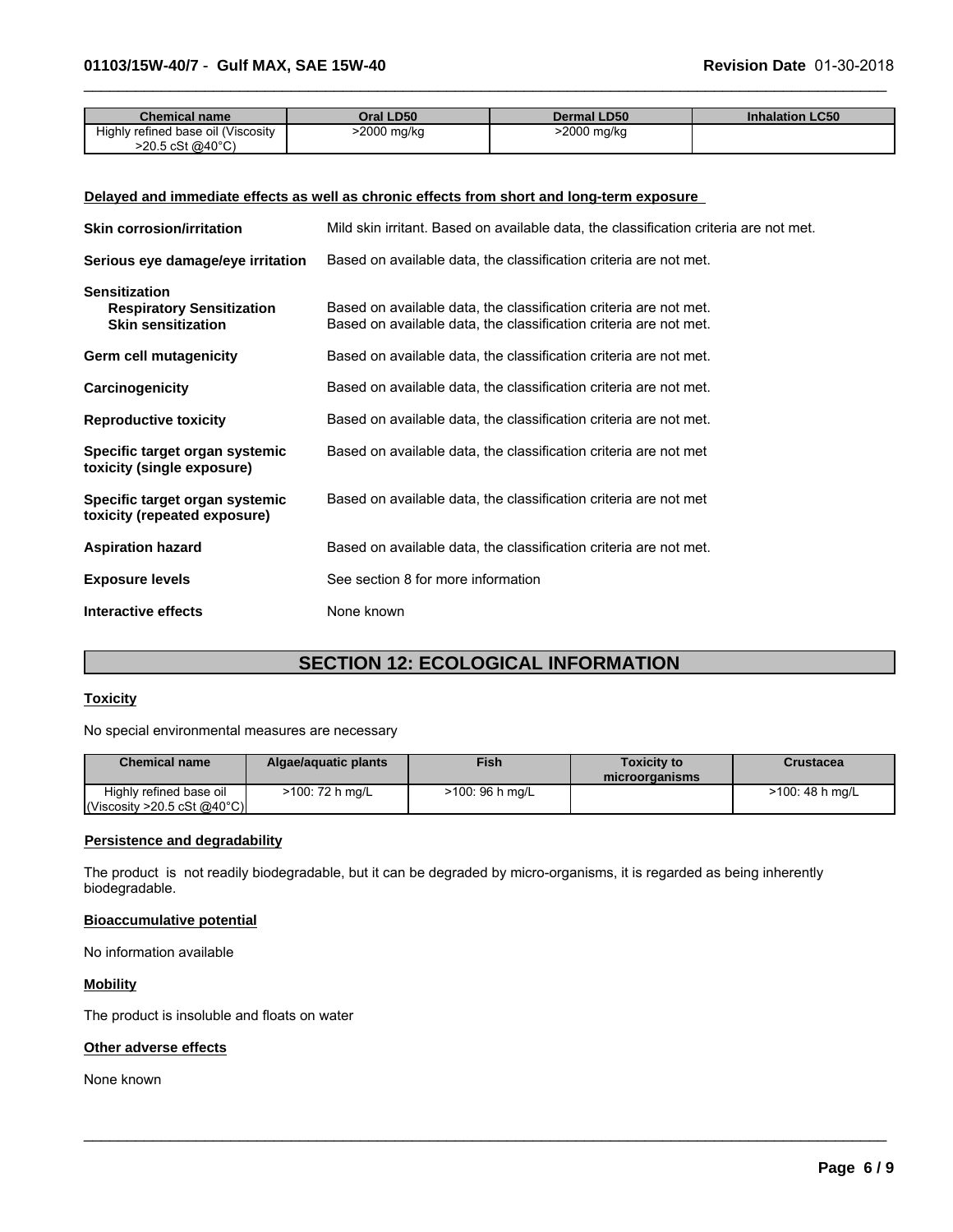# **SECTION 13: DISPOSAL CONSIDERATIONS**

 $\_$  ,  $\_$  ,  $\_$  ,  $\_$  ,  $\_$  ,  $\_$  ,  $\_$  ,  $\_$  ,  $\_$  ,  $\_$  ,  $\_$  ,  $\_$  ,  $\_$  ,  $\_$  ,  $\_$  ,  $\_$  ,  $\_$  ,  $\_$  ,  $\_$  ,  $\_$  ,  $\_$  ,  $\_$  ,  $\_$  ,  $\_$  ,  $\_$  ,  $\_$  ,  $\_$  ,  $\_$  ,  $\_$  ,  $\_$  ,  $\_$  ,  $\_$  ,  $\_$  ,  $\_$  ,  $\_$  ,  $\_$  ,  $\_$  ,

#### **Safe handling and disposal methods**

Dispose of in accordance with local regulations

#### **Disposal of any contaminated packaging**

Empty containers should be taken to an approved waste handling site for recycling or disposal. Observe all label precautions until container is cleaned, reconditioned or destroyed.

#### **Environmental regulations**

No information available

| <b>SECTION 14: TRANSPORT INFORMATION</b>  |               |  |  |  |
|-------------------------------------------|---------------|--|--|--|
| <b>ADG</b>                                | Not regulated |  |  |  |
| <b>IMDG</b>                               | Not regulated |  |  |  |
| <b>IATA</b>                               | Not regulated |  |  |  |
| <b>SECTION 15: REGULATORY INFORMATION</b> |               |  |  |  |

#### **Safety, health and environmental regulations/legislation specific for the substance or mixture**

#### **National regulations**

#### **Australia**

Model Work Health and Safety Regulations (2016). Preparation of Safety Data Sheets for Hazardous Chemicals Code of Practice (2011).

#### **Standard for Uniform Scheduling of Medicines and Poisons (SUSMP)**

No poisons schedule number allocated

#### **New Zealand**

Hazardous Substances Regulation 2001.

HSNO Approval Number: **HSR002605 HSNO Hazard Classification:** 6.3B **HSNO Hazard Classification:** Not Regulated

**New Zealand New Zealand Lubricants (Low Hazard)** Group Standard 2006

 $\_$  ,  $\_$  ,  $\_$  ,  $\_$  ,  $\_$  ,  $\_$  ,  $\_$  ,  $\_$  ,  $\_$  ,  $\_$  ,  $\_$  ,  $\_$  ,  $\_$  ,  $\_$  ,  $\_$  ,  $\_$  ,  $\_$  ,  $\_$  ,  $\_$  ,  $\_$  ,  $\_$  ,  $\_$  ,  $\_$  ,  $\_$  ,  $\_$  ,  $\_$  ,  $\_$  ,  $\_$  ,  $\_$  ,  $\_$  ,  $\_$  ,  $\_$  ,  $\_$  ,  $\_$  ,  $\_$  ,  $\_$  ,  $\_$  ,

**International Regulations**

**Ozone-depleting substances (ODS)** Not applicable

**Persistent Organic Pollutants** Not applicable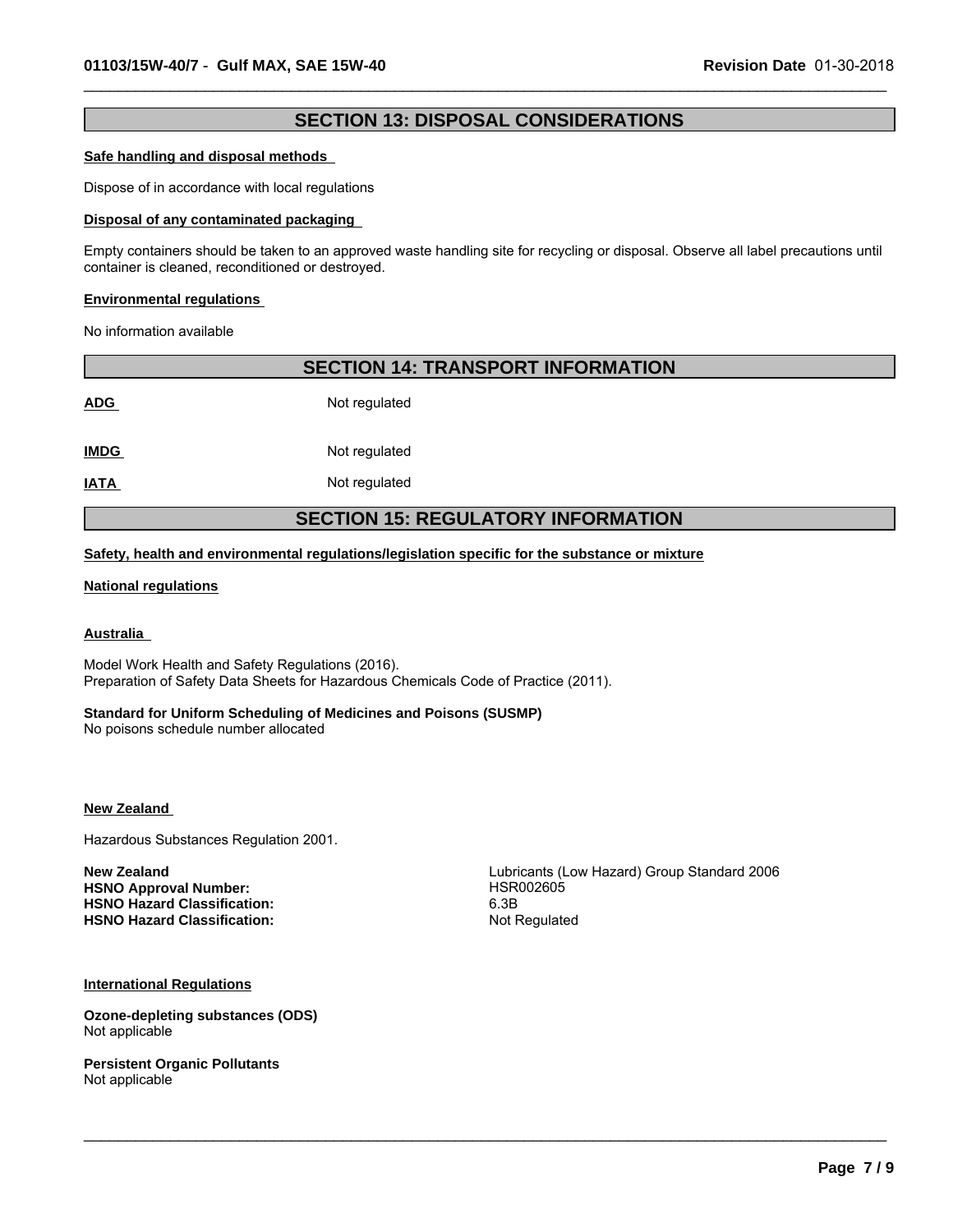**Chemicals Subject to Prior Informed Consent (PIC)** Not applicable

#### **International Inventories**

 **TSCA** - United States Toxic Substances Control Act Section 8(b) Inventory All ingredients are on the inventory or exempt from listing

 **DSL/NDSL** - Canadian Domestic Substances List/Non-Domestic Substances List All ingredients are on the inventory or exempt from listing

 **AICS** - Australian Inventory of Chemical Substances All ingredients are on the inventory or exempt from listing

 **PICCS** - Philippines Inventory of Chemicals and Chemical Substances All ingredients are on the inventory or exempt from listing

 **KECL** - Korean Existing and Evaluated Chemical Substances All ingredients are on the inventory or exempt from listing

 **IECSC** - China Inventory of Existing Chemical Substances All ingredients are on the inventory or exempt from listing

 **ENCS** - Japan Existing and New Chemical Substances All ingredients are on the inventory or exempt from listing

 **TCSI** - Taiwan National Existing Chemical Inventory Contact supplier for inventory compliance status

 **NZIoC** - New Zealand Inventory of Chemicals All ingredients are on the inventory or exempt from listing

#### **Other Information**

#### **The highly refined base oil (Viscosity >20.5 cSt @40°C) contains one or more substance with the following CAS/EC numbers:**

 $\_$  ,  $\_$  ,  $\_$  ,  $\_$  ,  $\_$  ,  $\_$  ,  $\_$  ,  $\_$  ,  $\_$  ,  $\_$  ,  $\_$  ,  $\_$  ,  $\_$  ,  $\_$  ,  $\_$  ,  $\_$  ,  $\_$  ,  $\_$  ,  $\_$  ,  $\_$  ,  $\_$  ,  $\_$  ,  $\_$  ,  $\_$  ,  $\_$  ,  $\_$  ,  $\_$  ,  $\_$  ,  $\_$  ,  $\_$  ,  $\_$  ,  $\_$  ,  $\_$  ,  $\_$  ,  $\_$  ,  $\_$  ,  $\_$  ,

| <b>Chemical name</b>                                                                    | <b>CAS No</b> | <b>EC-No</b> |
|-----------------------------------------------------------------------------------------|---------------|--------------|
| Distillates (petroleum), solvent-refined heavy paraffinic                               | 64741-88-4    | 265-090-8    |
| Distillates (petroleum), solvent-refined light paraffinic                               | 64741-89-5    | 265-091-3    |
| Residual oils (petroleum), solvent deasphalted                                          | 64741-95-3    | 265-096-0    |
| Distillates (petroleum), solvent-refined heavy naphthenic                               | 64741-96-4    | 265-097-6    |
| Distillates (petroleum), solvent-refined light naphthenic                               | 64741-97-5    | 265-098-1    |
| Residual oils (petroleum), solvent-refined                                              | 64742-01-4    | 265-101-6    |
| Distillates (petroleum), hydrotreated heavy naphthenic                                  | 64742-52-5    | 265-155-0    |
| Distillates (petroleum), hydrotreated light naphthenic                                  | 64742-53-6    | 265-156-6    |
| Distillates (petroleum), hydrotreated heavy paraffinic                                  | 64742-54-7    | 265-157-1    |
| Distillates (petroleum), hydrotreated light paraffinic                                  | 64742-55-8    | 265-158-7    |
| Distillates (petroleum), solvent-dewaxed light paraffinic                               | 64742-56-9    | 265-159-2    |
| Residual oils (petroleum), hydrotreated                                                 | 64742-57-0    | 265-160-8    |
| Lubricating oils (petroleum), hydrotreated spent                                        | 64742-58-1    | 265-161-3    |
| Residual oils (petroleum), solvent-dewaxed                                              | 64742-62-7    | 265-166-0    |
| Distillates (petroleum), solvent-dewaxed heavy paraffinic                               | 64742-65-0    | 265-169-7    |
| Paraffin oils (petroleum), catalytic dewaxed heavy                                      | 64742-70-7    | 265-174-4    |
| Paraffin oils (petroleum), catalytic dewaxed light                                      | 64742-71-8    | 265-176-5    |
| Lubricating oils (petroleum), C>25, hydrotreated bright                                 | 72623-83-7    | 276-735-8    |
| stock-based                                                                             |               |              |
| Lubricating oils (petroleum), C20-50, hydrotreated neutral<br>oil-based, high-viscosity | 72623-85-9    | 276-736-3    |

 $\_$  ,  $\_$  ,  $\_$  ,  $\_$  ,  $\_$  ,  $\_$  ,  $\_$  ,  $\_$  ,  $\_$  ,  $\_$  ,  $\_$  ,  $\_$  ,  $\_$  ,  $\_$  ,  $\_$  ,  $\_$  ,  $\_$  ,  $\_$  ,  $\_$  ,  $\_$  ,  $\_$  ,  $\_$  ,  $\_$  ,  $\_$  ,  $\_$  ,  $\_$  ,  $\_$  ,  $\_$  ,  $\_$  ,  $\_$  ,  $\_$  ,  $\_$  ,  $\_$  ,  $\_$  ,  $\_$  ,  $\_$  ,  $\_$  ,